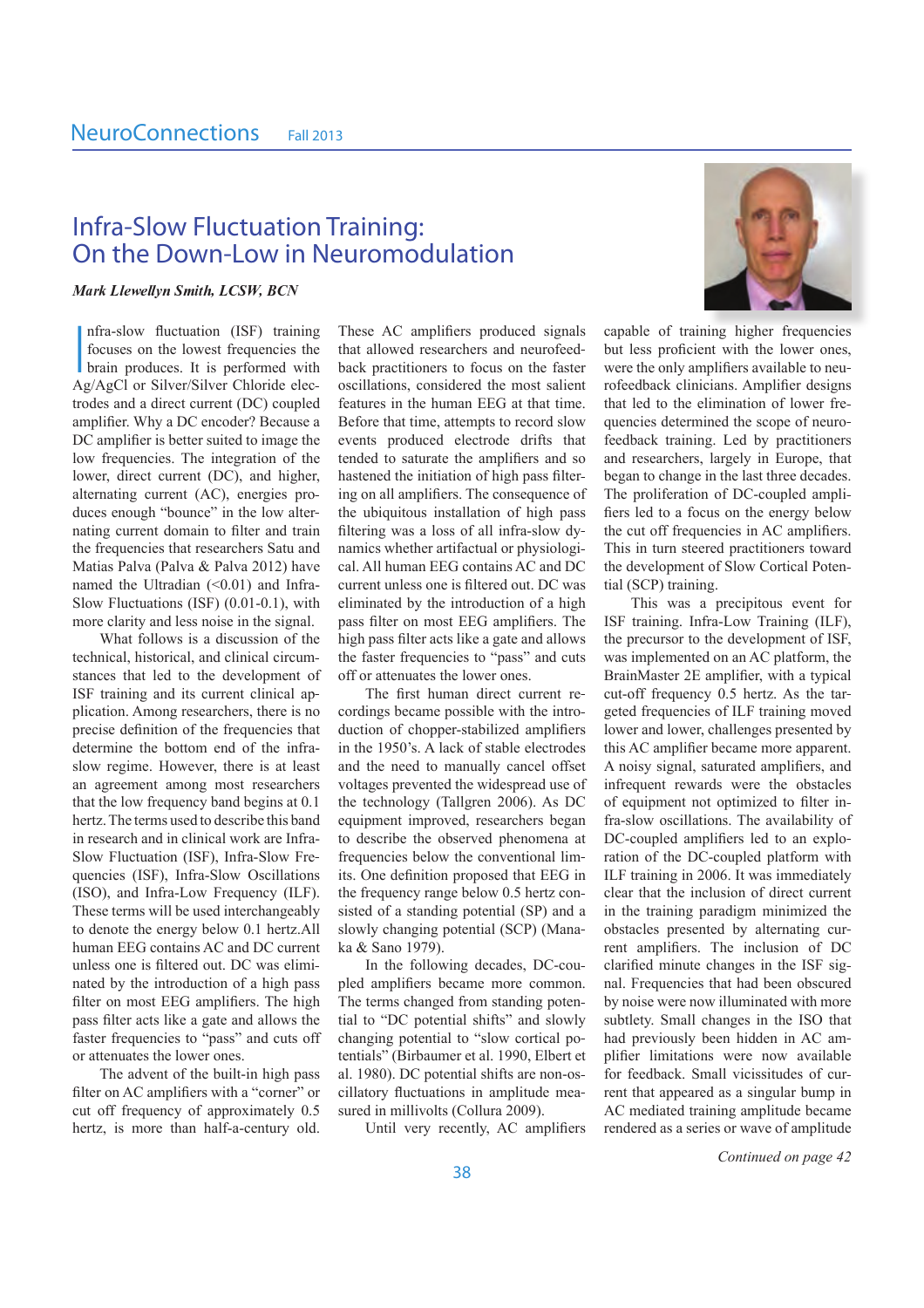is determined through multiple factors, including "in session" feedback from the client, observation of physiological responses (skin tone, pupil dilation and body temperature changes), and 24 hour "post session" reporting. Like other modalities, the most significant issues are tracked to assess frequency effectiveness and sensor placements. Most of my ASD clients cannot self-report during a session, making observation of physiological changes and the 24-hour report a more critical component of care. Sensor placements include T4-P4 for sensory calming, T4-T6 to enhance empathy and facial recognition, T4-F8 to enhance speech production, and T4-FP2 to enhance emotional control

#### Summary

Among the many neuromodulation approaches used at the Crossroads Center of NJ, the Infra-Slow Fluctuation approach has taken a prominent role. While I employ qEEG-based neurofeedback and still sporadically utilize Z-score, S-Loreta, LENS, HEG, TDCS, NeuroField, and traditional symptom-based neurofeedback approaches, all my clients receive Infra-Slow Fluctuation neurofeedback. The improvements clients experience are surprisingly fast and positive. It is the modality of choice for children with developmental delays and with people experiencing chronic illness; it has also been highly effective with traumatic brain injuries.

Jackie de Vries, MS, is the director of the Crossroads Center of NJ (www.crossroadscenterofni.com), located in Ridgewood. N.I.

Shervl Leventhal, MD is the Medical Director at Crossroads and provides functional medicine consults at Hudson Valley Functional Medicine (www.hudsonvalleyfunctionalmedicine.com),  $10$ cated in Valley Cottage, NY, Crossroads specializes in neurofeedback to support recovery from medically related conditions.  $\mathbb{N}$ 

#### Infra-Slow Fluctuation Training continued from page 38

fluctuations measured in tenths of microvolts with the inclusion of DC.

As our spectral displays improved, the relationship between DC shifts in amplitude, measured in millivolts, and the infra-slow frequencies, measured in microvolts, became illuminated. The rise and fall of the large amplitude of the DC potential shift was observed to be correlated with the smaller energy of the frequency domain measured in microvolts. We see this in spectral displays in our current training screens when both the DC and ISF signal are imaged simultaneously (Figure 1).

It is this interaction between DC shifts and frequencies that directed the name change from Infra-low frequency to Infra-slow fluctuation training. The DC shifts were observed to impact microvolt fluctuations in the slow frequency regime and offer a target for feedback.

Small, recurrent amplitude changes of the ISF signal are the focus of reinforcement, not the return of the slow oscillation itself. We do not reinforce an oscillation that takes scores of seconds or minutes to complete its cycle, a common misconception. During the cycle of a .01 hertz frequency, a frequency that takes 1 minute and 24 seconds to fully oscillate, DC shifts in amplitude much more frequently and induces the ISF signal

to rise and fall in very small amplitude increments. The amplitude change is often a fraction of one microvolt. It is this minute rise and fall in amplitude that ISF training targets.

Reinforcing this slow signal has produced rapid and profound behavioral changes in a multitude of presentations as measured by qEEG and pre/post treatment behavioral scales. Autism, reactive attachment disorder, generalized anxiety disorder, panic disorder, and ADHD are a few of the many presentations treated by clinicians using ISF training over the last six years

The clinical results presented in this article are typical within the ISF provider network and resonant with the fifty years of research that has been executed involving the frequencies below .1 hertz.

The infra-slow rhythm was first identified by Russian researchers nearly sixty years ago (Aladjalova 1957, Aladjalova 1964). Scientists at the Institute of Biophysics in Moscow implanted electrodes in the brains of rabbits. The infra slow band was observed to increase in amplitude and frequency when animals were subjected to stress producing stimuli. They theorized that the increase in amplitude of the infra slow oscillations reflected the hypothalamus's reparative, parasympathetic response. Supporting a role for the



Figure 1: ISF signal in the top box with both green (damped ISF signal) and white (Undamped Signal measured in microvolts:  $.37 uV$ ). DC in bottom box measured in millivolts; white line (here annroximately  $11 \, \text{mV}$ ). The DC shift amplitude in the bottom panel is more than a thousand times greater than the ISF fluctuation in the top panel. Notice the similarity of the *amplitude fluctuations* as imaged by the morphology of the white lines.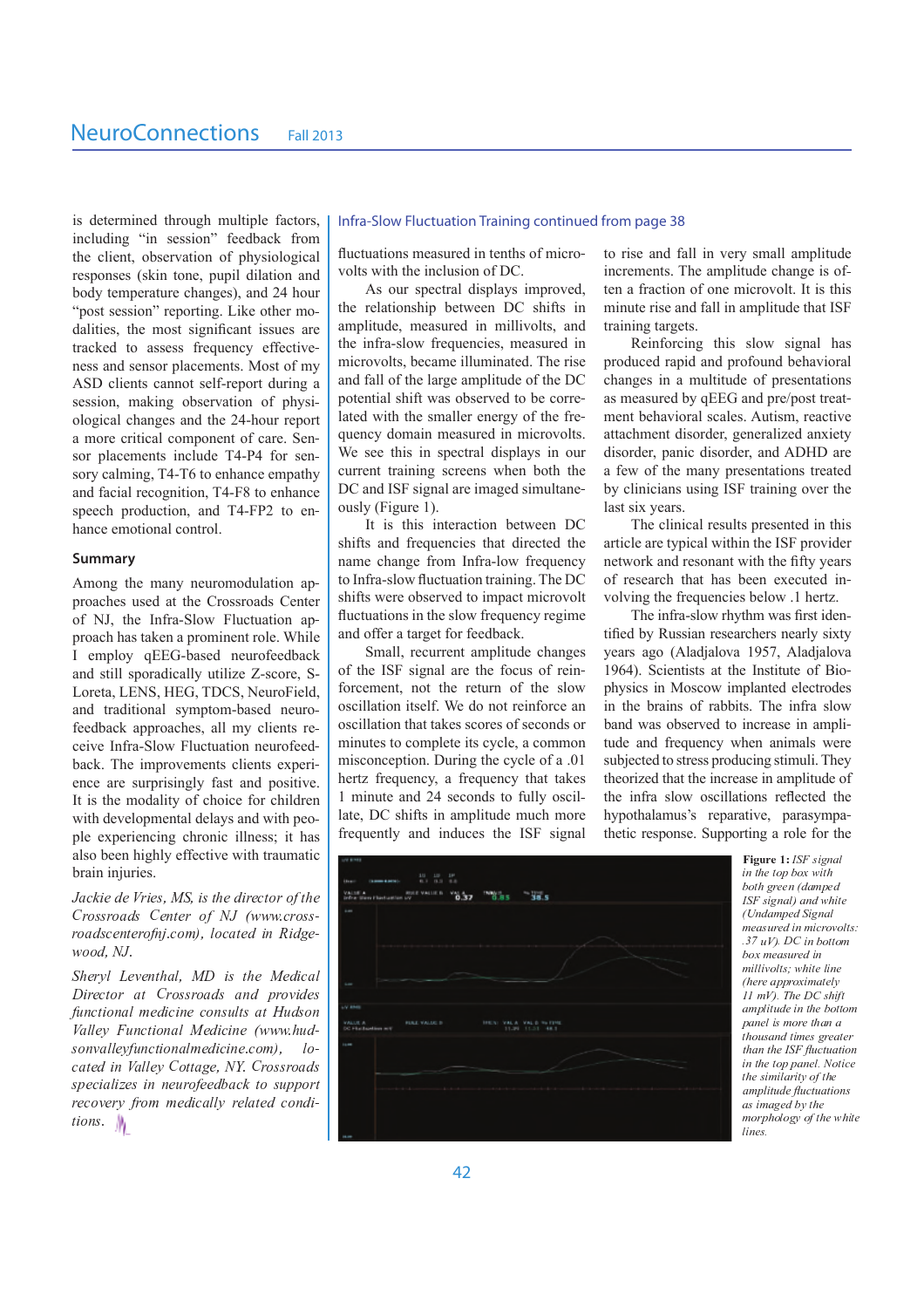ISO in the function of the neuroendocrine system, Marshall (Marshall et al. 2000) discovered an association between ISOs and hypothalamic-pituitary secretory ac tivity. An increase in the amplitude of the infra-slow periodicities was coupled with the onset of the pulse of the luteinizing hormone. This hormone is released by the hypothalamus and triggers ovulation in females and stimulates the production of testosterone in males.

This research is resonant with our treatment outcomes, in that it suggests that ISF training may impact hypotha lamic/pituitary/adrenal activity. ISF train ing routinely reduces anxiety, promotes relaxation, regulates sleep architecture, and results in behavioral scales that make observations of arousal reduction, affec tive regulation, and attention promotion among trainees (See our Child Behavior Check List (CBCL) results with children in a special needs educational setting, in the final section of this paper, following).

 We consistently observe within-ses sion indications of autonomic regulation. Typically, ISF training produces in-ses sion state changes associated with para sympathetic functioning. Increases in pe ripheral body temperature, as measured with a simple stress thermometer, often reflect temperature increases of ten de grees or more. Increases in coherence of heart rate variability measures reflected by the HeartMath instrument: EmWaves have been reported within the ISF clini cal network. Capnography instruments measuring End Tidal CO2 have revealed normalization of CO2 with increased di aphragmatic breathing accompanied by reductions in the number of breaths per minute. Routine clinician observations of client pupil restriction and client reports of tingling in peripheral body parts are all suggestive of increased relaxation and parasympathetic response.

The organization of autonomic regu lation so characteristic of ISF training may reflect the centrality of these slower frequencies in the control of cortical ex citation. Cross frequency correlations be

tween ISOs and faster frequencies have been observed in research for the last two decades (Keković et al. 2012, Nir et al. 2008, Pfurtscheller et al. 2012, Vanhatalo et al. 2004, Zschocke & J. 1993).

Our post hoc treatment analysis is consistent with this research outcome. Strong cross frequency correlations be tween our ISF training band and faster frequencies were identified across all bands. The strongest correlations were observed in the delta, theta, and gamma bands as evidenced by the cross frequen cy correlation coefficient graph illustrat ed in Figure 2.

Vanhatalo and co-workers (Vanhat alo et al. 2004) proposed a role for the infra-slow frequencies in determining cortical excitability. They found that the phase of ISOs modulate gross cortical ex citation as evidenced by their association with interictal-epileptiform events, high amplitude paroxysmal activity in cortex and K complexes, the largest event in

the human EEG, linked with suppressing cortical arousal in the sleeping brain, and promoting memory consolidation.

ISFs reflect the centrality of these slower frequencies in cortical network control. Recent research revealed that the default mode network (DMN) is charac terized by high gamma band coherence that is modulated at infra-slow frequen cies (Ko et al. 2011). According to Ko and workers, this coherence modulation forms the neurophysiological basis of the DMN. During goal-oriented activity, the DMN is deactivated and another net work, the task-positive network (TPN) is activated. Recent research in the USA and England identified coherent low fre quency oscillations that are attenuated in the DMN during task positive activities (Broyd et al. 2009). This resting brain network is anti-correlated with the task positive network. The ISF reflects a tog gling mechanism that switches between the DMN, the network of introspective





**Figure 2: With Thoma** ollura Cancun 2012. *Correlation Coefficients*   $R$  k  $R$  and  $R$  is a matrix  $R$  of  $R$  and  $R$  is a matrix  $R$  of  $R$  is a matrix  $R$  of  $R$  is a matrix  $R$  of  $R$  is a matrix  $R$  of  $R$  is a matrix  $R$  of  $R$  is a matrix  $R$  of  $R$  is a matrix  $R$  of  $R$  is a matrix  $k$  and  $k$  if  $k$  if  $k$  if  $k$  if  $\mathcal{U}$  if  $\mathcal{U}$  if  $\mathcal{U}$  if  $\mathcal{U}$  if  $\mathcal{U}$  if  $\mathcal{U}$  if  $\mathcal{U}$  if  $\mathcal{U}$  if  $\mathcal{U}$  if  $\mathcal{U}$  if  $\mathcal{U}$  if  $\mathcal{U}$  if  $\mathcal{U}$  if  $\mathcal{U}$  if  $\mathcal{U}$  if  $\mathcal{$ 

 $\mathbf{r}$  . A B F  $\mathbf{r}$   $\mathbf{r}$  and  $\mathbf{r}$  $\mathcal{I}$  and  $\mathcal{I}$  and  $\mathcal{I}$  and  $\mathcal{I}$  and  $\mathcal{I}$  and  $\mathcal{I}$  and  $\mathcal{I}$ EEG. A. Large amplitud F <sup>G</sup> <sup>H</sup> <sup>I</sup> <sup>M</sup> <sup>W</sup> <sup>Q</sup> <sup>W</sup> <sup>Q</sup> <sup>M</sup> <sup>Y</sup> <sup>J</sup> <sup>N</sup> h <sup>R</sup> <sup>T</sup> <sup>I</sup> <sup>Q</sup> <sup>W</sup> \_ <sup>M</sup> <sup>T</sup> <sup>N</sup> <sup>Q</sup> J <sup>L</sup> <sup>W</sup> <sup>M</sup> <sup>V</sup> <sup>k</sup> ] <sup>N</sup> <sup>N</sup> <sup>x</sup> <sup>T</sup> <sup>M</sup> <sup>L</sup> <sup>Y</sup> <sup>s</sup> <sup>s</sup> <sup>t</sup> <sup>Y</sup> <sup>M</sup> <sup>O</sup> <sup>M</sup> *(gray line: phase, unfiltered,*  T <sup>N</sup> <sup>M</sup> ^ <sup>u</sup> <sup>N</sup> <sup>J</sup> <sup>L</sup> <sup>Q</sup> <sup>M</sup> <sup>Z</sup> <sup>S</sup> <sup>N</sup> <sup>J</sup> <sup>O</sup> ] <sup>Y</sup> <sup>Q</sup> ` <sup>T</sup> <sup>M</sup> <sup>L</sup> <sup>Y</sup> <sup>x</sup> *pass filtering from 0.01*  to 0.1 Hz. Amplitudes c *1–40 Hz oscillations are*  ^ <sup>R</sup> <sup>W</sup> <sup>W</sup> <sup>Q</sup> <sup>N</sup> <sup>M</sup> <sup>O</sup> <sup>Q</sup> <sup>Y</sup> <sup>V</sup> <sup>J</sup> <sup>O</sup> <sup>P</sup> <sup>O</sup> <sup>P</sup> <sup>Q</sup> <sup>F</sup> <sup>G</sup> <sup>H</sup> phase. (For interpretation c  $\mathcal{C}$  and  $\mathcal{C}$  and  $\mathcal{C}$  and  $\mathcal{C}$  and  $\mathcal{C}$  is a rewritten to  $\mathcal{C}$  in  $\mathcal{C}$  is a set of  $\mathcal{C}$  is a set of  $\mathcal{C}$  is a set of  $\mathcal{C}$  is a set of  $\mathcal{C}$  is a set of  $\mathcal{C}$  is a set of  $\mathcal$ *figure legend, the reader is*   $\alpha$  and  $\alpha$  and  $\alpha$  and  $\alpha$ of this article.) Adapted wit S Q W Z J I I R L C R L C R L O R L O R L O R L O R L O R L O R L O R L O R L O R L O R L O R L O R L O R L O al. 2008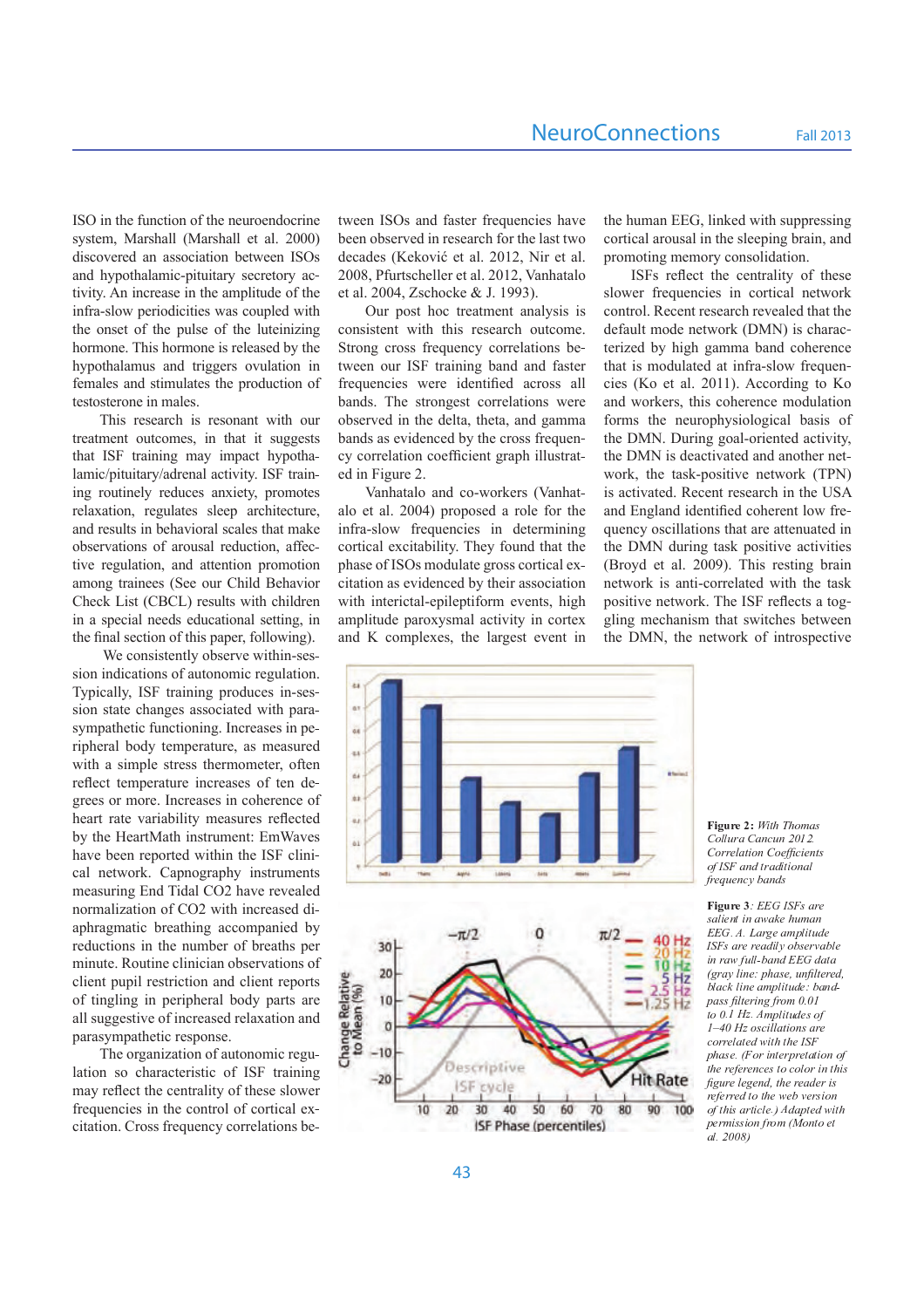and self-referential thought, and the TPN, that responds to extrospective stimuli.

Monto and co-workers (Monto et al. 2008; see Figure 3, page 43) discovered that behavioral performance, in the form of a somatosensory detection task, was robustly correlated with the phase of the infra-slow fluctuations band passed be tween 0.1 and 0.01 hertz. Stimulus detec tion was greatest during the rising phase of the ISF amplitude. Moreover, these re searchers observed the amplitudes 1–40 hertz nested in the phase of the ISF: am plitudes of faster frequencies were larg est in the rising phase of the ISF. As with the Broyd study above, this research cor relates performance, the ISF, and overall cortical excitation.

Palva and Palva (Palva & Palva 2012) make a demarcation between the infra-slow (0.01-0.1) and the Ultradian rhythm  $(<0.01$ ) and refer to the former as infra-slow fluctuations. They point out in their research that the blood-oxygen ation-level-dependent (BOLD) signals are correlated with constellations of brain regions that are very similar to networks that are correlated with the ISF signal. They note the direct association be tween ISFs in amplitude with ISFs in the BOLD signal. The researchers conclude that ISFs arise from local cellular level mechanisms in neurons and glia, as well as blood, and reflect the same underlying physiological phenomena: a superstruc ture of interrelating ISFs that regulates the integration within and decoupling be tween active neuronal networks.

We propose that ISF neurofeedback addresses this superstructure of inter relating neuronal networks. We submit that our pre/post qEEGs reveal profound changes in activation measures, but espe cially in network dynamics, as reflected by the coherence metric. The modifica tion of information sharing between cortical areas produced by ISF training is consistent with research that demon strates a role for the ISF in the regulation of neuronal networks. Addressing the integration of networks responsible for

memory, affective response, autonomic regulation, and attention, to mention a few, may account for the reduction in symptom severity among our clients.

One clear demarcation between ISF practitioners and others in the area of slow-frequency training is the regular use of qEEG in treatment. As with any symptom-based approach, qEEG is not necessary to train effectively with ISF. However, it is taking a more central role in the application of the intervention, as it proves helpful with determining a variety of treatment parameters. From separat ing potential treatment responders from mixed-responders and determining begin ning ten/twenty placements, to defining inhibit strategies and shaping treatment course, it continues to take a more princi pal role in ISF training. The use of qEEG has inevitably led to the use of multiple channel assessments during training. With Ag/AgCl 19-channel caps and two-chan nel electrode arrays, ISF clinicians be come capable of assessments while simul taneously training in the traditional bipolar montage. This has allowed us a window on connectivity and activation unavailable to the simple one-channel bipolar mon

tage. It has also allowed us to implement varieties of training that combine refer ential and bipolar montages, permitting simultaneous ISF and Z-score training or ISF and sLORETA training. We are ex ploring a substitution of Z-scores for the traditional broadband inhibit strategy of slow frequency training. Our analysis ca pability has suggested that a "one size fits all" inhibit strategy may not be optimal for all clients. Rewarding transients both high and low, as Z-score training does, may be a better overall strategy than the unidirectional training of traditional inhib its. Moreover, inhibiting low voltage EEG when it is present in any individual fre quency band may not be optimal. QEEG makes these determinations readily avail able, and multiple-channel training allows for the implementation of a precise ISF protocol tailored to the specific neuronal needs of an individual client.

The following pre/post treatment qEEGs (figures 4 and 5) are taken from a 50-year-old a male with PTSD. His his tory included a fractured skull, witness to violence in his family of origin, and substance abuse in remission. He suf

*Continued on page 46*



**Figures 4 & 5:** Figure 4 on the left is the pre-treatment  $qEEG$ . Figure 5 on the right is the post treatment aEEG. Results include vivid improvements in absolute power and amplitude asymmetry, and dramati  $changes$  in network information sharing as assessed by the coherence metric.